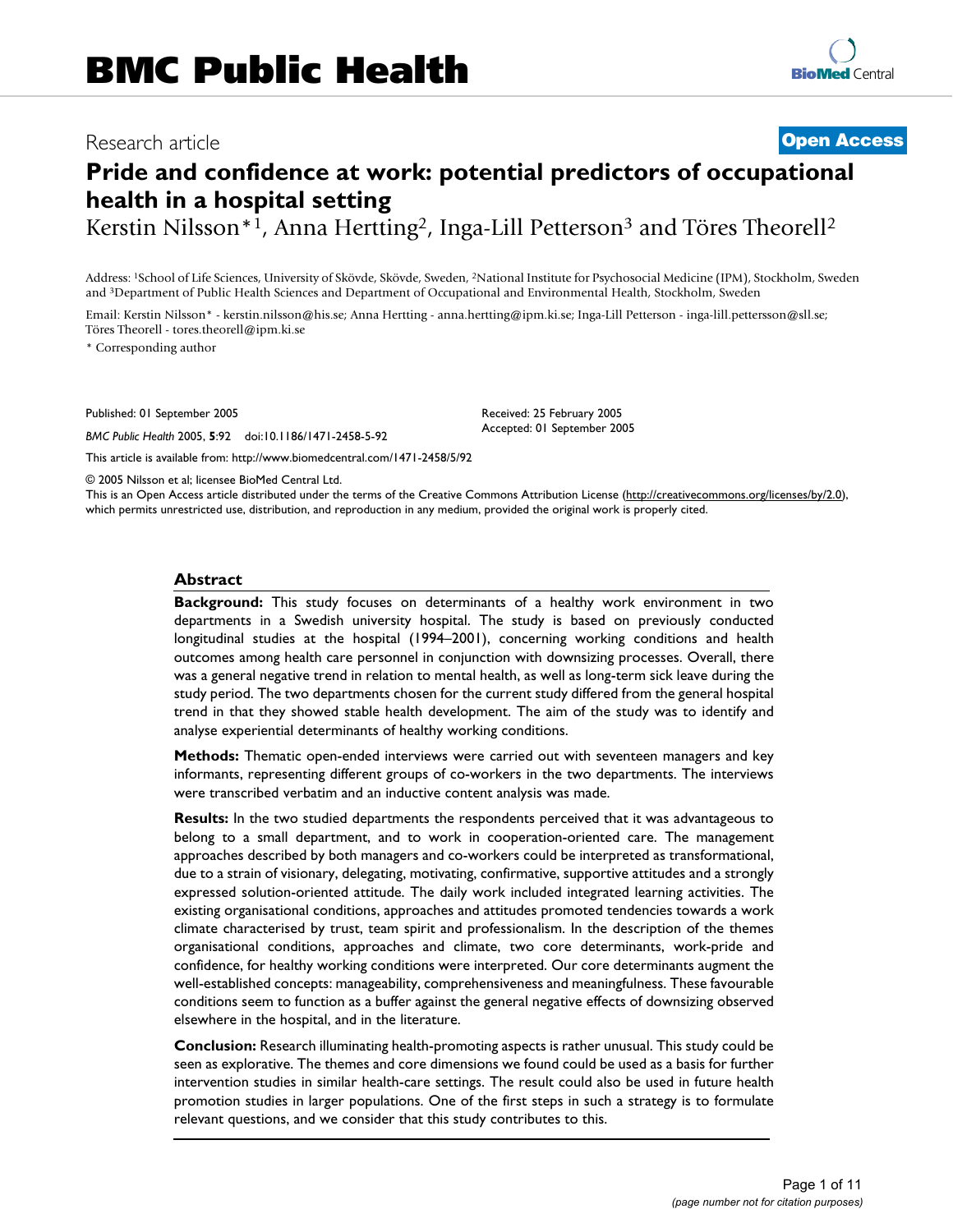# **Background**

In this study we have focused on potential determinants of healthy working conditions in two departments in a Swedish university hospital. In previously conducted longitudinal studies at the present hospital (1994–2001), Hertting and colleagues studied working conditions and health outcomes among health care personnel in conjunction with downsizing processes during the 1990s. This downsizing period was characterised by personnel reductions; the hospital staff was reduced by 22% (1000 persons) between 1995–1997, and 10% were relocated to other departments. Other structural changes during the study period were mergers of departments and outsourcing of service units, along with continuous demands for cutting costs [1-5].

Biological stress markers, measured on 31 female medical secretaries, registered nurses and assistant nurses, indicated that protective and anabolic functions had suffered, from the adjustment phase (1997) to the reconstruction in 1998. The continuing adaptation process indicated increasing difficulty for the women to mobilise energy [1]. Repeated interviews (1997, 1998, 2000 and 2001) with the same respondents confirmed these difficulties [2-4].

A third study, based on a questionnaire and hospital register data (1994–2001), found evidence for negative trends in mental health and in long-term sick leave at the hospital, corresponding to negative trends in working conditions [5]. In international research, increasing work demands and reduced control [6], combined with job insecurity and loss of trust [7], were identified during periods of downsizing. Further, downsizing has been associated with subsequent high rates of sickness absence [8].

Petterson and her colleagues [5] also found that increasing demands to work hard, conflicting demands, and increasing lack of time to plan work, were strongly associated with overall deteriorating health. It was not possible to identify health-promoting departments in terms of positive health development. However, compared with the generally negative hospital trend, four of the 24 departments studied might be labelled more 'health-promoting', since they showed stable trends both in mental health and in short- and long-term sick-leave rate. Two of these departments were selected for this current interview study.

## *Health promotion at the workplace*

A health-promoting hospital has been considered to be a 'healthy organisation' in the sense of having an effective relation-oriented management and active staff participation [9], which means a workplace where people are able to produce, serve, grow and be evaluated [10]. Accordingly, in the context of working life, health promotion should be a matter of supporting peoples' resources by enhancing job control, encouraging social support, networks and relations at the workplace, and providing a meaningful job.

Health promotion is often based on the salutogenic model [11], where health is seen as being created by a sense of coherence, including comprehensibility, meaningfulness and manageability. When applied to working life, comprehensibility implies that work changes have to be predictable. Work assignments must be meaningful in the sense of being perceived as socially rewarding and stimulating. Manageability means access to the necessary resources for handling work pressure, which includes own ability as well as material and supportive resources provided by the environment. Health promotion at the workplace could be a question of enhancing such resources by strengthening the individual's internal control and ability to act, i.e. room for manoeuvre [12].

Ever since the demand-control model was introduced [13], increased decision latitude has been perceived as an important element in health promotion in the workplace. In a longitudinal study an improved relationship between decision latitude and psychological demands has been shown to be related to a rising serum concentration of testosterone, which is an index of increasing regenerative bodily activity [14]. In different controlled experiments it has been shown that efforts to improve decision latitude for employees are associated with improvements in morning serum cortisol [15], decreased staff turnover and decreased sick leave [16].

Health outcomes could be predicted, as there is a correlation between positive self-rated health and a lower risk of future sickness and death [17]. Research has also found that satisfaction with one's place of work and profession are important predictors for positive good health [18]. In a longitudinal participatory worksite intervention, job control was recognised as the mediator for increased mental health, less sick leave and a higher level of self-rated performance [19]. In another extensive longitudinal study in a health-care setting it was found that workmates or managers freezing out employees, and employees' experiences of negative and threatening changes at the workplace are of importance for long-term sick leave [20].

In a survey study, Noblet [21] confirmed that job control and social support at work had a health-promoting value. Job stressors accounted for as much as 25% of explained variance in mental health. The factor most strongly associated with mental health and job satisfaction was time to do the job as well as you would like. Time-related pressure was strongly associated with job strain.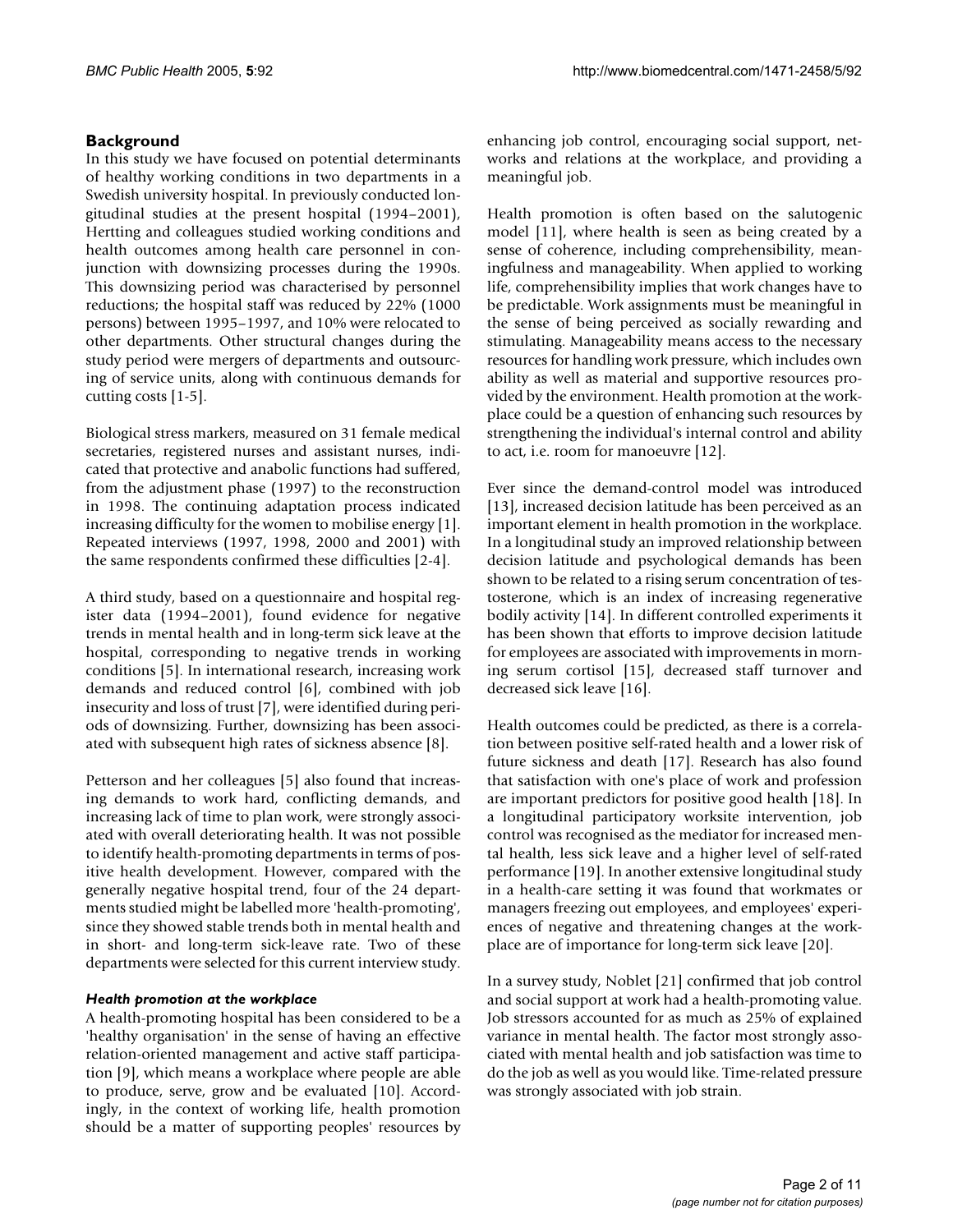Skill variety, autonomy, social contact and learning were confirmed as determinants of intrinsic work motivation in a study of specific work-setting determinants for contributing to the motivation and good health of nurses. These factors made their work challenging and meaningful. Emotional exhaustion can be reduced if attention is paid to workload [22].

#### *Leadership and employee health*

Transformational leadership contains elements of charismatic leadership, inspirational motivation, intellectual stimulation and individual consideration [23]. Bass and Avolio found that leaders with a transformational style are capable of empowering employees to stretch their limits, and of being innovative to create solutions [24]. Empowering management could contribute to extended decision latitude, as power in the organisation transfers to co-workers [25]. A workplace environment characterised by such empowerment strategies can improve productivity as well as cohesion and job satisfaction for the employees [26,27]. The relation between health outcome and job satisfaction has been confirmed [28], and job satisfaction among nursing staff has been found to be positively correlated with transformational leadership style [29].

The relationship between organisational efficiency and transformational leadership style was confirmed by Marks-Moran [30]. However, transformational leadership was found to be most efficient when management by team is a reality and the organisation is development-oriented [31]. Bass [23] concluded that transformational leaders are more successful, in terms of efficiency, than leaders using a transactional style, which includes management-by-expectation, and contingent reinforcement and rewards. In a study among Belgian head nurses, fewer work stressors and lower levels of emotional exhaustion were found among staff when a transformational leadership style was used [32]. However, in a study of Swedish health centres, Bernin and Theorell were not able to confirm any impact of leadership style on subordinates' health [33]. From the review of research in the field of management, there are studies supporting the view that leadership is one factor that influences job satisfaction. However, there are different and inconclusive findings concerning leadership style and its impact on employees' health.

In the present study the purpose was to understand how employees succeeded in retaining their health and going beyond the stable (positive) health trends in the two selected departments in a period of turbulence [5]. By focusing on experienced health determinants in management at department levels, we expect to acquire knowledge about health-promotive factors for employees working in health care organisations. In this study we

identify management as a phenomenon where both managers and co-workers participate.

The aim of the study was to identify and analyse experiential determinants of healthy working conditions from the perspectives of hospital managers and staff in key positions.

## **Methods**

Based on previous studies of this particular hospital and on the purpose of the study, thematic open-ended interviews were chosen as a method for data collection. The outcomes of such interviews depend on the quality of interaction between the respondent and the interviewer, but also upon culturally hidden assumptions about understandings of experiences, feelings and intentions [34]. The interview is a face-to-face meeting, where the researcher attempts to understand the respondent's perspective and experiences. This makes the interviews more like a conversation than an interview with scope simply for asking and responding [35]. It is important to mention that it is the outcome of the interviews that is analysed and not the interaction [36].

## *Participants and data collection*

Interviews with 17 persons were conducted by the first author (KN), in two departments with stable health trends between 1994 and 2001. These particular departments were selected as they had all-round health care, such as nursing wards, assessment units, as well as care and treatment wards for outpatients. One of the departments specialised in neurological care with the district as catchment area, and the other in gynaecological ontological care with an extended region as its catchment area. The respondents were managers and selected key persons among the coworkers, including all managers, both on department and ward level, and co-workers including physicians with medical responsibility, staff with special care responsibility and a trade union representative (see Table [1\)](#page-3-0). Twelve of the interview persons were women and five were men. All of them were middle-aged, and all had experience from the same department during the whole study period (1994–2001).

The head**s** of the department**s**, in agreement with the research team, selected the interviewees, who were chosen to reflect varied experiences of working conditions, the leadership in the organisation and professional tasks. All interviews lasted about one hour and were carried out in the autumn of 2003. The thematic interview guide included the following themes: organising the work, handling organisational changes, taking advantage of the coworkers' resources, and the meaning of healthy work. The thematic interviews were unstructured, in accordance with Silverman [34]. This implies that each theme was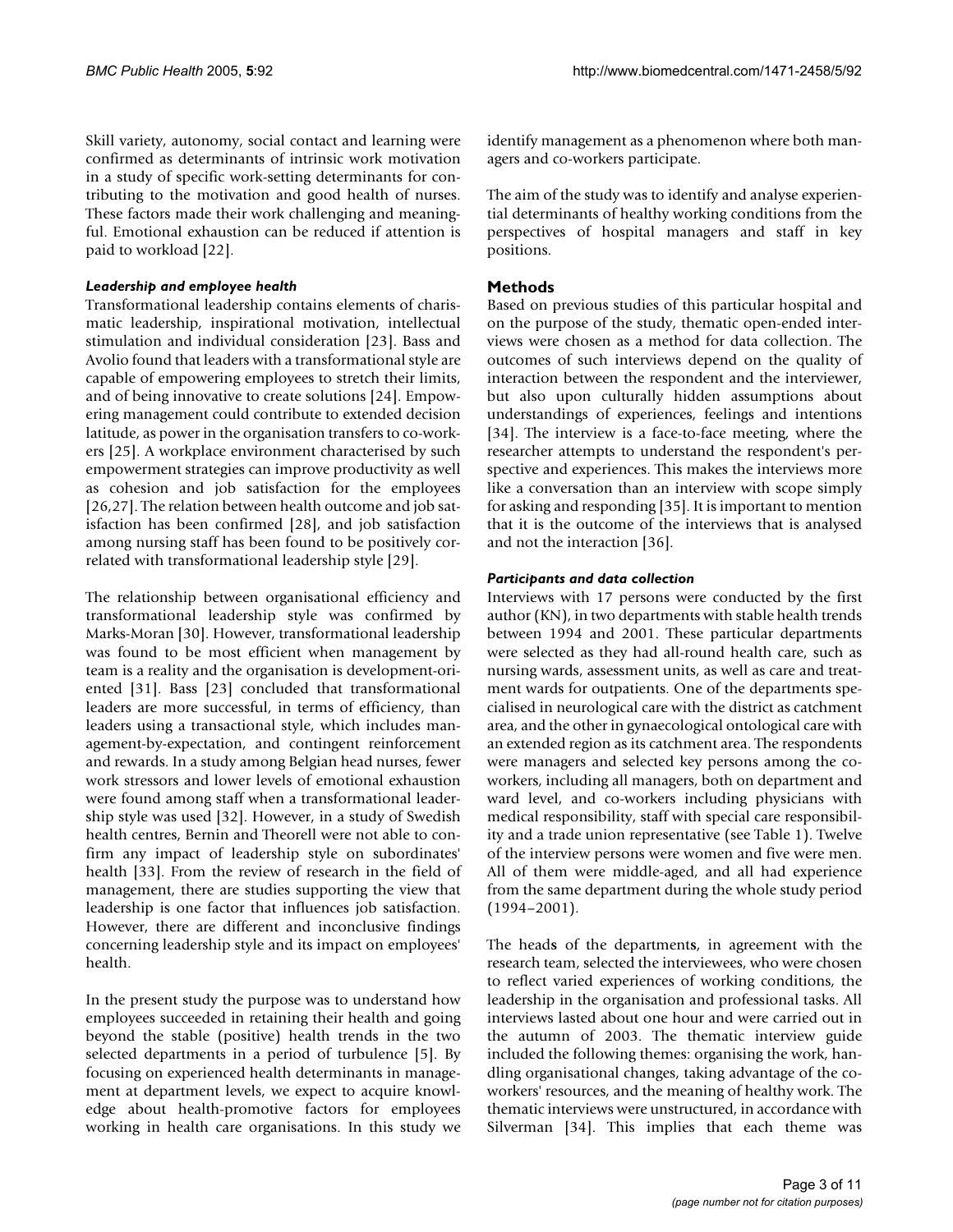#### <span id="page-3-0"></span>**Table 1: Participants**

| Participants' function (profession)                              | Numher |
|------------------------------------------------------------------|--------|
| Head of department (physician)                                   |        |
| Ward sister (nurse)                                              | 4      |
| Assistant ward sister (nurse)                                    | 2      |
| Medically responsible (physician)                                | 3      |
| Responsible for medical secretariat (medical secretary)          | 2      |
| Responsible for occupational therapy (occupational<br>therapist) |        |
| Responsible for cancer nursing (nurse)                           | 7      |
| Trade union representatives (assistant nurse)                    |        |
| Total                                                            |        |

discussed in every interview, but in different sequences depending on how the interview developed. The interviewer represented the field of nursing research, had many years of experience as a teacher in nursing education, and was trained in interviewing.

#### *Data analysis*

All interviews were transcribed verbatim and included about 170 pages in all of single-spaced text. An inductive content analysis based on a thematic coding of the text was made in order to obtain meaning and understanding [34]. Interviews with respondents from the two departments were analysed together, as the phenomenon of interest was to identify potential contributing factors to stable health. To gain a holistic depiction of the material, all protocols were read in their entirety by the first author (KN). Keeping the aim of the study in mind, words and sentences were marked in the text. Thereafter followed a process where words and sentences (with related segments of interview texts) were brought together in terms of content. These groups were given preliminary names. In order to validate the analysis, the second author (AH) participated as a co-analyser and examined the themes (found in the first analysis by KN) in relation to the material as a whole. The two analysers then compared each other's analyses and the analysing process lasted until agreement was reached. During this comparative procedure the groups were reduced in number and expanded in content to finally form three themes with accompanying sub-themes reported in the results.

#### *Methodological considerations*

Prerequisites for attaining the respondents' descriptions were supported by the interviewers having no previous experience of these departments. Openness and a friendly atmosphere characterised the interview situation, which made it easier for the interviewees to say what they wanted to say in the present situation [34].

**Table 2: Themes and sub-themes in the result**

| Theme                     | Sub-theme                                                                                   |
|---------------------------|---------------------------------------------------------------------------------------------|
| Organisational conditions | - The benefits of a small department<br>- The benefits of the character of care             |
| Organisational approaches | - Leadership and followership attitudes<br>- Learning activities<br>- Supportive activities |
| Organisational climate    | - Trust<br>- Team spirit<br>- Professionalism                                               |

In the analysis phase there is always a risk that preconceptions about the studied field of research could influence the process. Preconceptions can be an advantage, as an intimate knowledge of the field facilitates discovery of nuances in the interviewees' statements. But, on the other hand, there is a risk that a field that is too well-known can blind the researcher, who may thereby miss new angles of incidences on the studied phenomenon. To minimise these methodological pitfalls we reflected on this problem together and tried to be aware of our preconceptions in all research phases [34].

In this study we used a co-analyser, which also demands awareness during the analyses. Having a co-analyser could be an advantage, as two people are always able to discover more than one. But it is necessary to point out that there is a risk that the analysers strive for consensus, which in its turn could reduce variation in the content of the themes [34].

In order to validate our tentative findings we gave feedback to the respondents, to receive their reactions [34]. Hence, the findings were discussed in managerial group meetings, resulting in minor modifications. Good agreement supported high face validity.

#### *Ethical considerations*

This study followed the Humanistic-Social Research Council Ethics Rules [37]. Due to ethical considerations, special emphasis was placed on informing the participants about the study, obtaining their consent and treating their statements confidentially. The interviewees have neither before, nor during, nor after the interview occasions refused to participate. The quotations in the results are used to exemplify the statements of the individual respondents and are marked with a figure.

#### **Results**

The analyses resulted in three themes with accompanying sub-themes (see Table 2), indicating a work process emanating from the organisational conditions at the depart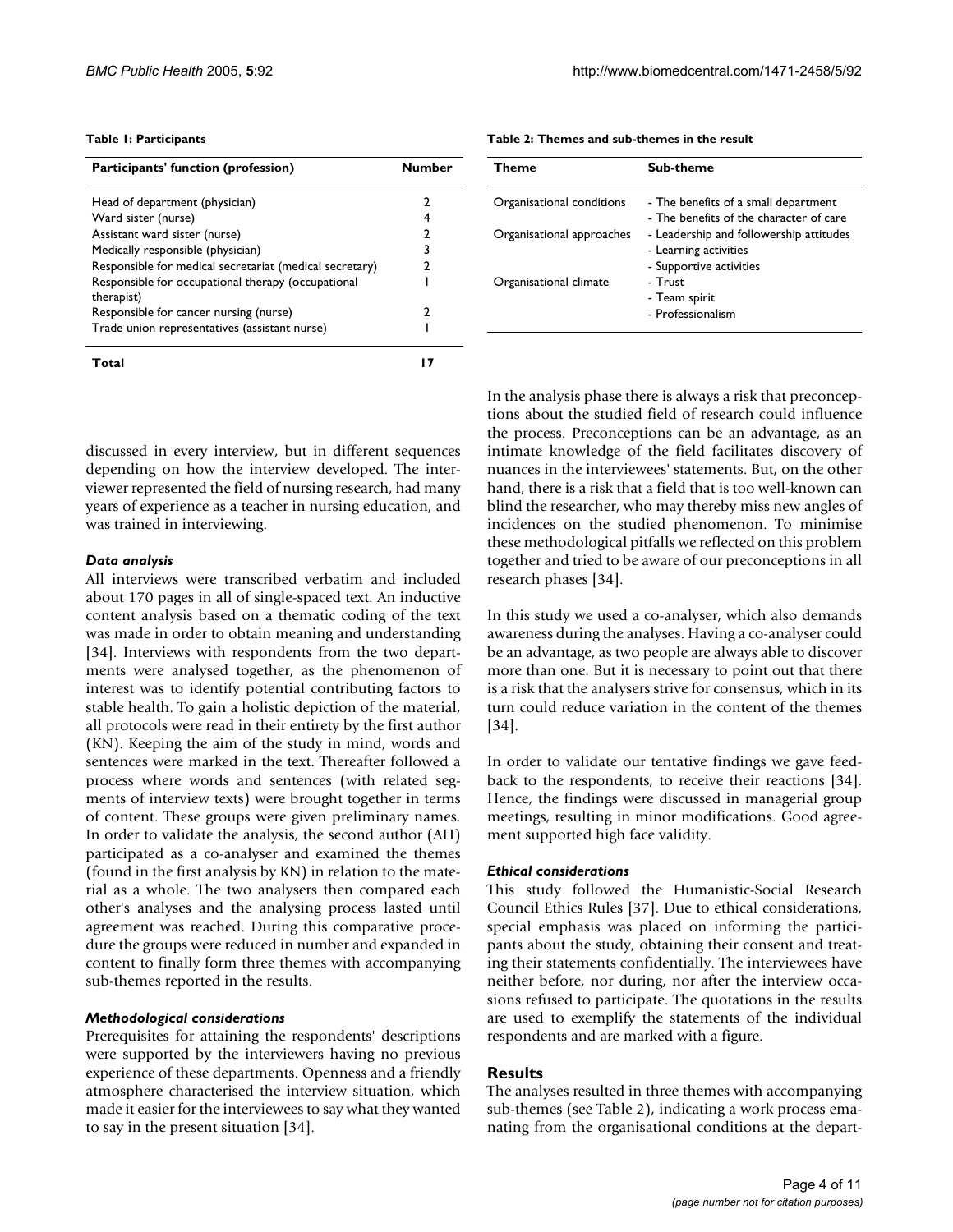ments; as well as the development of organisational approaches, attitudes and activities that were favourable to the creation of a climate characterised by trust, team spirit and professionalism.

#### *Organisational conditions*

#### *The benefits of a small department*

Approximately 60 people are employed in each department, which the respondents consider to be small departments, with regard to both the size of the staff and the number of beds and outpatient capacity. According to the interviewees, this means that the staff get to know each other and are seen by both managers and each other. Accordingly, distance is reduced between co-workers, as well as between subordinates and employees in different managerial positions, i.e. within the hierarchies.

It's so easy to have an overview of everything. It's much worse in a big department with several hundred employees. There are so few of us that we can all fit into a bus. (8)

The fact that the departments are small, facilitates vertical and horizontal communication between occupational functions and levels, and is judged by the respondents to be very good. Regular meetings are held between managers at different levels, in order to draw up guidelines and to discuss solutions to any problems that may arise.

#### *The benefits of the nature of care provided*

Another important factor is the nature of the care and treatment given to patients at the departments. Work in the departments is cooperation-oriented. Investigation, diagnosis, treatment and rehabilitation demand the involvement of several professional groups. In many cases the doctor cannot make a medical decision without having heard for example how the assistant nurse or the occupational therapist perceives the patient's functional ability. Planning rounds are mentioned as examples of activities that involve several categories of personnel. In one department the sense of belonging is created in the need for working together in caring for patients.

It's a question of teamwork. You don't work as a doctor in isolation. You've got to have the whole team, all the personnel categories; otherwise the care won't be good. (14)

The sense of belonging can also be strengthened by making comparisons with similar departments at other hospitals. This could be exemplified by a statement from a respondent from one of the departments where highly specialised skill has been developed.

The speciality that we have is a very narrow field and is rather unique, and of course it feels good to be doing something exclusive. (8)

#### *Organisational approaches*

#### *Leadership and followership attitudes*

The respondents indicate that it is important that the heads of department work for development, for example strengthening and preserving their departments' specialities, particularly in times of cuts and rationalisation.

Our boss has been strong and has shown that he knows what he's talking about, standing up to them, showing that it works and that it's going to work/.../ My head of department is really good at having something up his sleeve that might be useful for the next round of cuts. (16)

The value of a clear division of responsibility and authority between levels and individuals is a recurrent theme in the interviews, and permeates all parts of the organisation. The group of assistant nurses who remained after the cutbacks of the 90s are valued and defended, and their competence is emphasised by for example delegating to them work tasks that are normally those of the registered nurses. The intention is that all personnel should use their competence to take responsibility for and influence their work.

I think it's important that you give the staff quite a lot of freedom, that they feel that they can use their competence, that I trust them. (7)

At the same time the managers feel that there is a risk that people who need clear guidelines become frustrated when they are given freedom. For this reason, they say, it is necessary to have a balance between freedom and control.

Many employees might think that it's a little bit frustrating with too much freedom, as they want rather clear guidelines. (7)

The informants describe a leadership characterised by inspiration and support towards the co-workers. The management encourages the co-workers to talk to each other about difficult meetings with patients, but it is the co-workers' responsibility to use all available opportunities for support. The co-workers say that they have the support of the management, because they are allowed not to be efficient every single minute; they are given time for reflection.

If we feel that it's hard to go in to a patient we must be able to say so. Then two of us go in instead, or someone else goes in. After all, we've got patients with serious illnesses, young people with brain tumours, and that can be tough to deal with. (9)

In terms of financial cuts and savings, the staff in the two present departments have experienced the same demands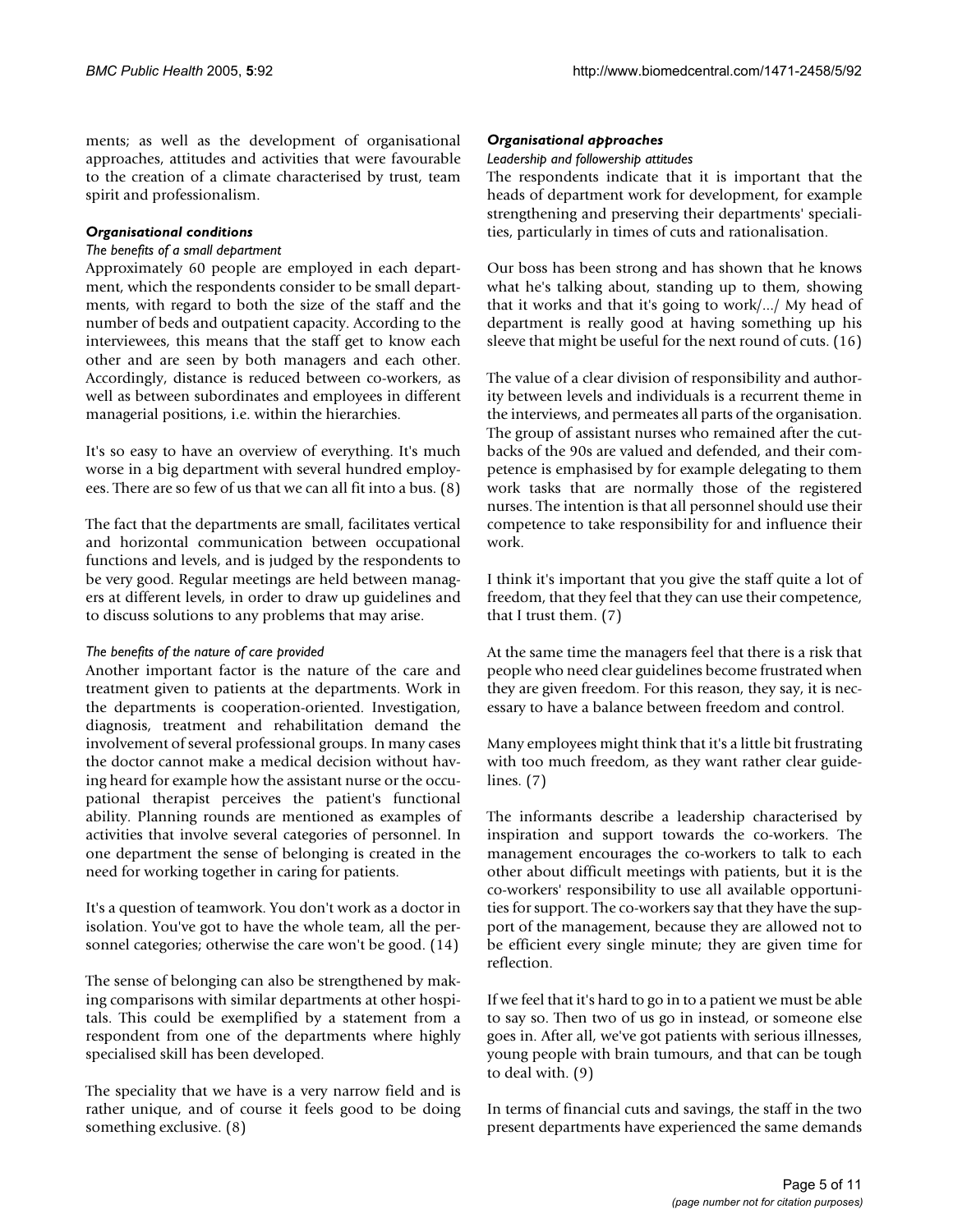as those of other departments at the hospital. They have grappled with cultural clashes when wards have been merged and have had to solve different conflicts between personnel. In this respect these departments are no different from others. What characterises them is rather that managers and co-workers are prepared to solve difficulties that arise themselves. When they have not been able to solve the problems themselves, they have sought help from external experts. Now and then they have been forced to make organisational changes in order to deal with conflicts that have arisen at the departments.

The co-workers are willing to do their bit to help out and cover the staff vacancies that arise. According to the respondents there is a risk that they take on too much extra work out of loyalty. The heads of departments try not to overwork the staff, but do not always succeed. It is easy to exceed the limit for what is a reasonable workload when, according to the heads of departments, the coworkers are willing and interested in the work and readily take on extra work tasks. The heads of department endeavour to give the staff the opportunity to recover their strength between their work shifts. The following excerpt illustrates the reciprocity in the leader – co-worker relationship.

Being willing to help, covering for each other, helping each other, and this knowledge of each other and personal chemistry that's sort of part of the atmosphere here.... I think all that has been really good for us when we've been under stress. (13)

## *Learning activities*

Managers encourage the co-workers both to use and deepen their competence, for example by encouraging them to participate in groups which develop new knowledge within a particular area, such as care of brain tumour patients or cytotoxic therapy. These interest groups are responsible for getting information and passing it on to their colleagues.

This multidisciplinary way of working, with everyone focussing on a particular complex of problems, has been rather successful. (13)

The transfer of knowledge has a social value and takes place within and between professional groups. Various opportunities are used for the transfer of knowledge, for example during a break, when a doctor talks about a case: "patient of the week". Another forum where transfer of knowledge takes place is planning rounds, which do not begin until all the professional groups are present. The following excerpt illustrates the importance of everyone's involvement:

We've got to work together with focus on the patient; physiotherapists, occupational therapists, and especially the assistant nurses are there and have their say, because they're the ones who really see the patient. (15)

No matter which professional group or department the respondents represent, the fact that the staff help and learn from each other is a recurrent theme in their statements. There is an open climate, which makes it possible to ask anybody at any time about anything.

They [nurses] really get a lot of help when they're new from those who've been there a while, and of course that's the kind of culture we want to keep. (15)

Apart from these efforts to deepen and use the competence of the co-workers, external networks have been developed among all the occupational groups. These networks are said to contribute to learning and to the development of self-confidence, in that knowledge and skills are acknowledged and anchored outside their own department. Physicians participate in several networks, both nationally and internationally. As far as registered nurses are concerned, it is above all a question of national contacts; something that the assistant nurses have made tentative attempts to establish, while the medical secretaries mainly work in local networks.

#### *Supportive activities*

Resources, above all staff resources, are insufficient at both departments, in the same way as at other workplaces. At the same time, the staff at these departments work with patients who are seriously and/or chronically ill. According to the respondents, this means that the staff can get into conflict situations. For this reason routines have been developed, where doctors, registered nurses and assistant nurses make joint decisions about what is to be prioritised for the individual patient if the resources are insufficient. In this way the responsibility for prioritising is removed from the individual caregiver.

We have a written list of priorities. Some days it must be OK that the patients don't get up. We have to set our sights at such a level that the staff can manage, but they shouldn't have to make that decision themselves. (1)

Care of patients who are seriously ill puts a strain on the staff. A situation that is mentioned by several interviewees is the care of patients with incurable diseases, and where the staff can identify themselves with the patient's situation. Apart from being open to getting support from one another in their everyday work there are scheduled routines so that the staff can discuss their experiences, depending on their various needs, with both workmates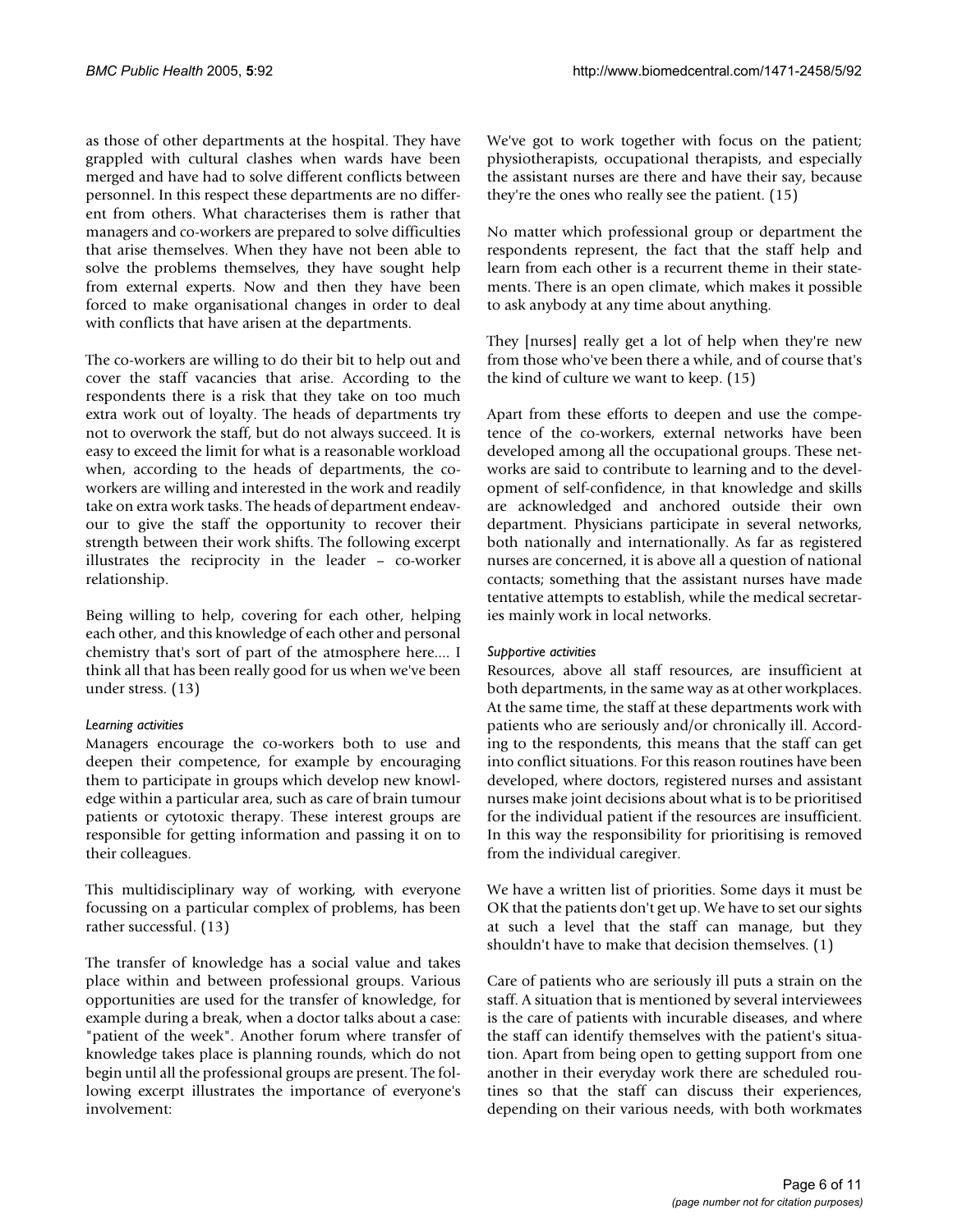and other professional actors, e.g. social workers with special training in counselling.

If a patient is in a lot of pain and gets no relief for this pain, no matter what you do, this can lead to serious anxiety in the patient – and of course very often this really gets to you/.../ I think that talking about the care situations we've experienced as difficult makes us understand each other better. (17)

Apart from support in their work there are social activities for staff, both in their leisure time and during working hours, e.g. walks, keep fit classes etc. But according to the respondents, health-promoting activities also include that little gesture of caring about and noticing the co-workers, and of creating a good atmosphere. One of the heads of ward says that such measures to promote well-being are perceived by the staff to mean that the head is involved:

I've been given credit for being a head of ward who cares and is involved. I mean they might say 'We know you're always there for us' (16)

At one of the departments, there has been a tradition right from the start, more than 10 years ago, of going off on a study trip every year, and this is something that all of those who were interviewed at that department valued very highly. The trips are considered to have contributed to a good atmosphere, partly because the staff had got to know each other in a different context, and partly because they had come into contact with other workplaces, and the unique collective knowledge and skills of their department had been acknowledged.

Then we all go on a so-called department trip once a year so that we can be together like 24 hours a day in another environment. I think that's really valuable/.../ and then we usually think that we're really well off compared with other hospitals abroad. (11)

## *Organisational climate*

#### *Trust*

In the interviews there is an expression of trust for each other; a trust that the respondents feel depends on the fact that they have confidence in each other's knowledge and skills. Every individual is trusted to carry out her/his duties. This confidence exists between leaders and coworkers, just as it exists between and within different professional groups.

Everyone is tolerant; we don't check up on each other that this and that have been done. We all have our own roles, everyone has their own thing and we know who does what. (16)

The sense of security that has developed makes it easier to be able to deal with difficulties and with individual shortcomings, but it is also the basis for enjoying one's work. Trust, security and the joy of working together means that people are happy at work and there is a good team spirit. This means that they perceive themselves to be equipped to deal with the ups and downs in the burden of health care and staff shortages: situations that can make the small department vulnerable.

## *Team spirit*

At the same time as the team spirit is a distinguishing feature of the departments, many of the work tasks are independent ones. A characteristic feature of the studied departments is that cooperation between all professional groups is well developed. Which groups work together depends on the kind of work and the needs of the patients.

Cooperation between different groups is a very characteristic feature of our everyday work in the ward ... we're very dependent on each other, in fact everything is centred on the patient. (5)

Teamwork strengthens the feeling of participation. In the same way, the fact that the levels in the hierarchy are close together helps to involve the co-workers in the decisionmaking. The team is a contributing factor for the co-workers to be able to influence both the care of the patients and their own working conditions. Working together with the focus on the patient is another factor that contributes to decreasing the hierarchy at the departments.

R: There's a very open atmosphere, there's no old-fashioned hierarchy

I: How come you don't have that in your department any more?

R: I don't know, because it hasn't really... I can't really remember that we've ever had anything like that in all the years I've worked there... There have sort of been very good doctors, but perhaps it's the fact that you've got to see the patient as a whole person at our department. (4)

## *Professionalism*

The team spirit improves loyalty towards one's own occupational group as well as towards the entire working group. There are expressions of pride regarding both the common knowledge and ability in the present departments, as well as regarding professional competence:

Our head of department is very keen on us developing and learning, and really wants us to know our stuff. (3)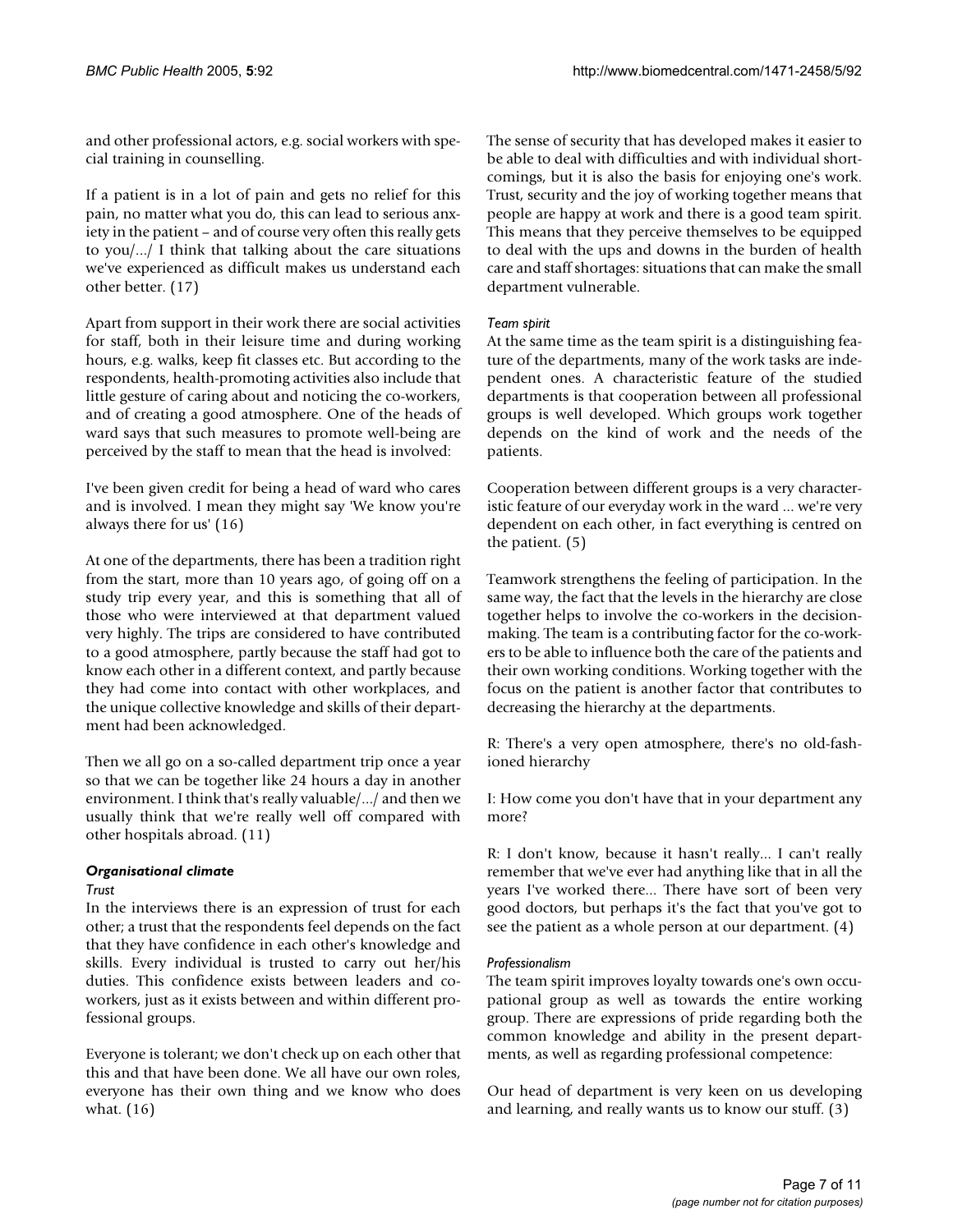Belonging to a unique group (being specialists) promotes a professional attitude, which includes treating the patient correctly, as well as providing good treatment for the illness. According to the respondents there are many stressful situations. The staff support each other in dealing with these situations in a professional manner, together with workmates in collegial or professionally led counselling.

It can be really hard-going and then we have to help each other and sort of see the whole thing from a professional angle, but at the same time we've got to be allowed to have feelings too. (17)

## **Discussion**

In the results the picture of the departments might be considered too positive. Actually booth departments have gone through several difficulties such as mergers, and never-ending cuts in resources. Other difficulties have been conflicts about the philosophy of caring, as well as ongoing problems with organisational structural reconstruction. Consequently, these departments faced problems in the same way as others did. However, the intention of this study has been to concretise and increase understanding of what contributes to a healthy working life during a period of downsizing and restructuring. The results cannot provide definite answers concerning what are generally seen as determining factors for a healthy workplace, since there are certain given conditions for the two departments being studied with regard to the cooperation-oriented nature of their care and their small scale. Nevertheless, it is necessary to once again point out that these departments have faced the same demands for economic cuts and restructuring processes as the other departments at the hospital [38]. As a consequence of this, the proportion of their original staff has diminished from 1994, which has amongst other things meant an increasing trend to work hard. On the other hand, relatively fewer assistant nurses were laid off at the two selected departments compared with the rest of the hospital. In spite of this, the health of the personnel was more stable than that of other staff at other departments [5]. It is against this unstable organisational structure that the results are to be understood.

The informants comment on the value of belonging to a small department. According to Hodson [39], organisational size is a key determinant for job satisfaction and being able to feel pride in relation to one's work. Due to their size the departments in this study can continuously review, get to know each other and build up a sense of loyalty towards each other. In addition to this they have been able to develop a professional attitude with a clear professional identity. The opportunities for recurring personal interaction at small workplaces seem to increase the social capital at the workplace. A high degree of social capital,

i.e. that the work team has a social network, norms and trust that facilitates cooperation, implies greater levels of satisfaction and quality of life at work [40,41]. The loyalty that is developed can also be explained in terms of social cohesion, i.e. a sense of belonging to a friendly, cohesive community [42]. Social contacts are thus a motivating factor at work and a determinant of health [22]. At the hospital in this study as a whole it emerged among other things that low group cohesion and low satisfaction with workmates were significantly associated with short-term sick leave during the period of organisational instability [5]. In other words, social capital and cohesion may have contributed to a stable health development at the departments in question, as it is known that work-related social support contributes to lower levels of work stressors [43]. Another contributing factor to the sense of cohesion may be that those who do not fit into the small department leave the organisation. A recently published study of longterm sick leave among women found that there was a greater risk of women tumbling out of the system in big and hierarchically organised workplaces [44]. From that perspective the small departments studied might be seen as protectors from long-term sick leave.

Both departments are highly specialised, and the staff are united by the clear common goal of providing the patients with care of high quality. Departmental goals are not enough in themselves; they must permeate the work of the department. According to Bass and Avolio [24], the ability of managers to empower their employees contributes to developing a climate where everyone works together to reach the common goals. The managers in this study, both at department level and ward level, appear to have the ability to get their co-workers to stretch their limits. Being given the opportunity to stretch yourself at work is considered stimulating. The managers seem to empower the co-workers to take responsibility for their work. Such an empowering leadership style [23] makes it easier for the employees to experience their competence and power to fulfil common goals [25]. The employees are given a more active role from their managers and thereby an opportunity to expand their decision latitude [13,14]. An empowering leadership style contributes to a more equal manager – employee relation. However, it is easy to exceed the limit for what is a reasonable workload when, as in this study, co-workers are willing and interested in their work, and prepared to take on extra tasks. There is a risk that important and stimulating work tasks become so motivating that they lead to illness instead of healthy motivation [2]. The managers in this study are aware of the danger of over-stimulating, but state that they may nevertheless fail to pay attention to the limits of individual co-workers' capacity.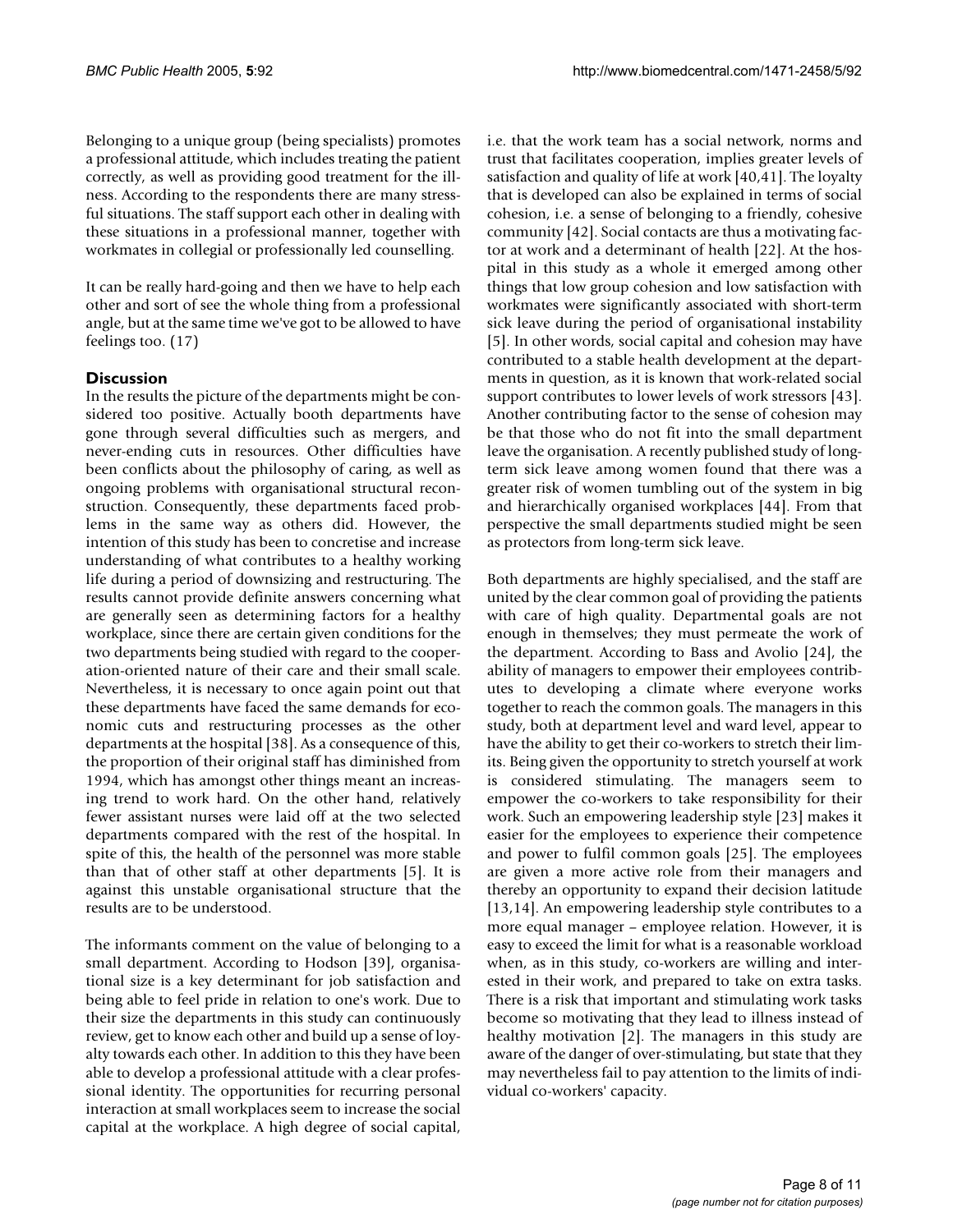In order to live up to the ambition of providing patients with specialised care of high quality, professional knowledge and skills are required, as well as well-developed cooperation, where everyone's competences are valuable contributions. The heads of department give their coworkers the opportunity to share the responsibility so that they can develop their competence. In this way the work environment can be characterised as empowerment-oriented, which can develop efficiency and job satisfaction at the workplace [26]. At a small and furthermore reduced work unit, the value and usefulness of each co-worker's efforts appear to be even more obvious.

Learning has high status at the departments. The management has realised the importance of competence development and, despite cuts, invests in integrating learning in the everyday work. Learning in everyday work is a resource that contributes to increasing the co-workers' sense of manageability [11]. In this way the individual is given the opportunity of having control over situations and his/her actions [12]. A learning organisation is also a positive determinant for increasing work motivation and making the work challenging as well as comprehensible and meaningful [11,12]. The results from the departments in this study are reminiscent of those that appeared in the interview studies conducted at the same hospital [2-4], where the female informants expressed a strong desire to work towards the same goal in a cooperating and learning team. For them this highly valued request was not a reality; however, this was the case for the two health-promoting departments. The competence development that the two departments invest in is directed towards the core activities of their respective departments. In order to bring about effective everyday learning there must be an opportunity for dialogue [45]. The management at the departments makes a conscious effort to provide opportunities for dialogue between individuals, within and between groups, and between different levels in the hierarchy. In this way they appear to have managed to break the hierarchical structures. At the same time as the teamwork has been developed, they have managed both to create confidence in each other and to retain the authority of the professional groups without creating jealously guarded territory. A possible interpretation of the result of this study is that the communication between the hierarchies is both top-down and bottom-up, which means that the management appears to have broken the communication pattern which the head nurses in Nilsson's study considered to be mostly top-down [46].

The style of management at the departments can be described as transformational, since the management strives to inspire and motivate co-workers to learn and develop. Intellectual stimulation as one aspect of transformational leadership deals with motivating employees to

tax their resources to be innovative and creative, both in developing work tasks and solving problems [23]. The leadership style used in the departments leads in turn to the important components active problem-solving, support for coping, good communication and learning organisation. The managers are prepared to give their coworkers support and recognition. Personal recognition [47] could also define transformational style. In this respect the small size of the studied department could be an advantage, as managers and co-workers have many opportunities to communicate. By applying 'management by walking around' they could more easily pay attention to the individual employee [23].

When the organisation is in the middle of an unstable period, as is the case here, with increasing and conflicting work demands and less time to plan work, the co-workers' need for recognition, will probably be even more apparent. Recognition through feedback from the management can serve as an energy-giving activity [2-4] and thus a health promotion determinant. During the adjustment and restructuring phases, there has been an obvious trend that the personnel have worked harder and harder with a risk of overload [5]. At the present departments there is an awareness of these risks. There is a conscious managerial responsibility to keep a watchful eye on overload and to provide opportunity for recovery and time for reflection. Within this there is also the importance of integrating a certain measure of social activities in order to strengthen the group feeling.

There is a balancing act between giving co-workers responsibility and relieving them of it, as the management of the departments has done in a delicate way. Allowing co-workers to take responsibility for their work and their own development is good for productivity and efficiency [23], for work satisfaction [26,30] for decision-making [46] and as stress prevention [32]. The positive effects of being given, and taking, responsibility must be weighed against the risk of overloading the co-workers. In this balancing act the management uses empowerment strategies to delegate responsibility for carrying out the work parallel to strategies for prioritising work tasks. The support, which the co-worker perceives, helps him/her to gain control over the work, and this may have contributed to the health trend being stable at the departments [19,21].

## **Conclusion**

Taken together the core determinants seem to be workpride and confidence. There is a pride in what is achieved in the departments; individually and together. This pride also includes professional pride, common knowledge and skills, as well as belonging to a certain department. Confidence is based on the strong support that exists at the workplace from managers and co-workers; everyone is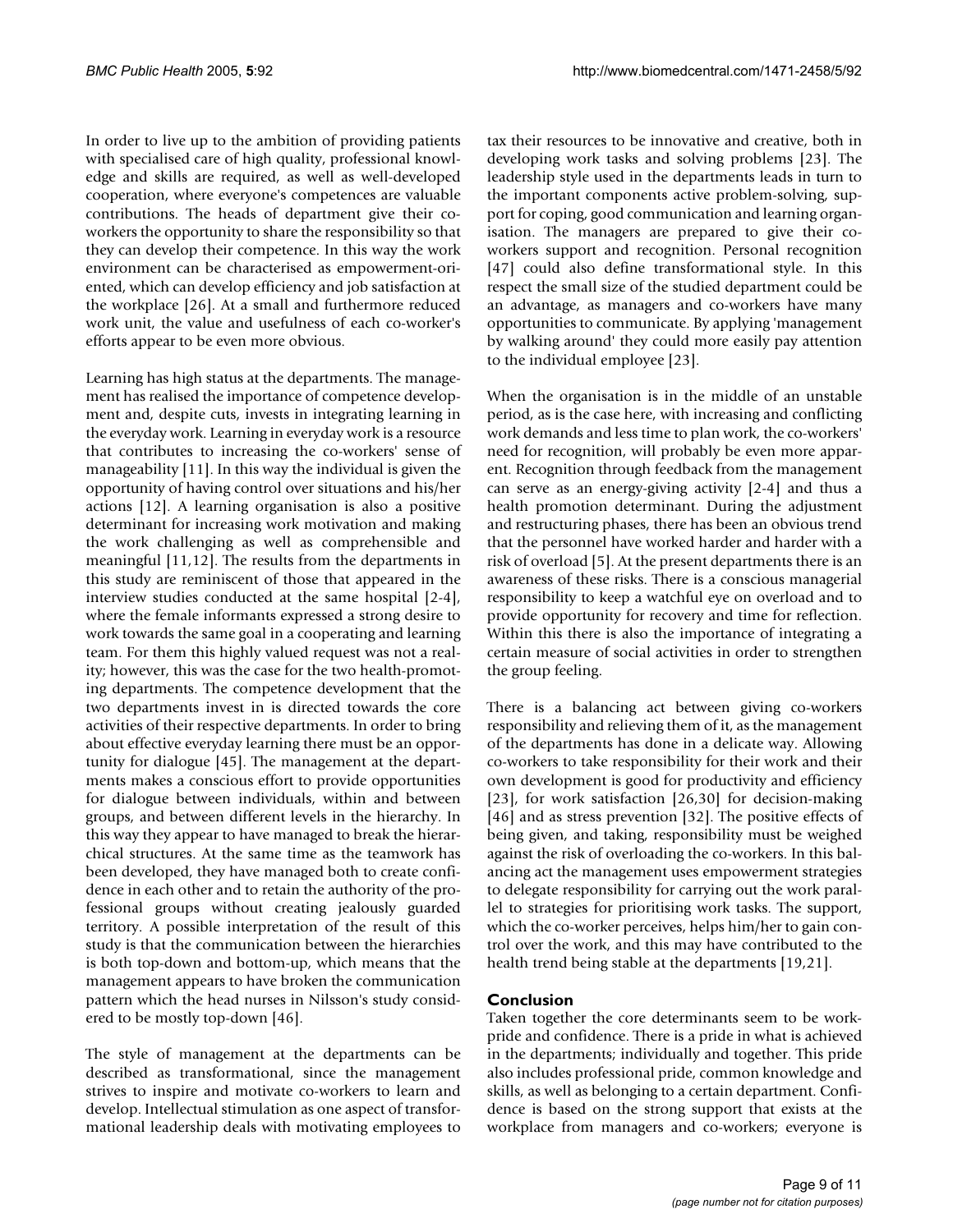there for the patients and for each other. The specific tasks of the departments contribute to the sense of belonging. The confidence in and respect for each other is strengthened when the co-workers cooperate with each other, and when there is collective responsibility for prioritising and for the development of knowledge and skills. In addition to this, the fact that the value of all personnel categories is emphasised by the managers, not only in words but also in action, appears to contribute to the expressed confidence. Our core determinants augment the well-established concepts manageability, comprehensiveness and meaningfulness. The core determinants interpreted in the themes organisational conditions, approaches and climate seem to be favourable conditions, functioning as a buffer against general negative effects of downsizing observed elsewhere in the hospital, and in the literature.

#### **Competing interests**

The author(s) declare that they have no competing interests.

#### **Authors' contributions**

KN: Study design, data collection, data analysis, writing the manuscript

AH: Study design, co-analyser, participating in writing the manuscript

ILP: Participating in writing the manuscript

TT: Contributed with discussions of consistence in the analysis

#### **Acknowledgements**

We would like to thank the participants for generously sharing their experiences. This study was supported by grants from the Swedish Council for Working Life and Social Research, and Örebro County Council.

#### **References**

- 1. Hertting A, Theorell T: **[Physiological changes associated with](http://www.ncbi.nlm.nih.gov/entrez/query.fcgi?cmd=Retrieve&db=PubMed&dopt=Abstract&list_uids=11844949) [downsizing of personnel and reorganisation in the health](http://www.ncbi.nlm.nih.gov/entrez/query.fcgi?cmd=Retrieve&db=PubMed&dopt=Abstract&list_uids=11844949) [care sector.](http://www.ncbi.nlm.nih.gov/entrez/query.fcgi?cmd=Retrieve&db=PubMed&dopt=Abstract&list_uids=11844949)** *Psychother Psychosom* 2002, **71:**117-22.
- 2. Hertting A, Nilsson K, Theorell T, Sätterlund Larsson U: **[Personnel](http://www.ncbi.nlm.nih.gov/entrez/query.fcgi?cmd=Retrieve&db=PubMed&dopt=Abstract&list_uids=12573738) [Reductions and Structural Changes in Health Care – Work](http://www.ncbi.nlm.nih.gov/entrez/query.fcgi?cmd=Retrieve&db=PubMed&dopt=Abstract&list_uids=12573738)[life experiences of medical secretaries.](http://www.ncbi.nlm.nih.gov/entrez/query.fcgi?cmd=Retrieve&db=PubMed&dopt=Abstract&list_uids=12573738)** *J Psychosom Res* 2003, **54:**161-70.
- 3. Hertting A, Nilsson K, Theorell T, Sätterlund Larsson U: **[Downsiz](http://www.ncbi.nlm.nih.gov/entrez/query.fcgi?cmd=Retrieve&db=PubMed&dopt=Abstract&list_uids=14705999)[ing and reorganization: demands, challenges and ambiguity](http://www.ncbi.nlm.nih.gov/entrez/query.fcgi?cmd=Retrieve&db=PubMed&dopt=Abstract&list_uids=14705999) [for registered nurses.](http://www.ncbi.nlm.nih.gov/entrez/query.fcgi?cmd=Retrieve&db=PubMed&dopt=Abstract&list_uids=14705999)** *J Adv Nurs* 2004, **45:**145-54.
- 4. Hertting A, Nilsson K, Theorell T, Sätterlund Larsson U: **[Assistant](http://www.ncbi.nlm.nih.gov/entrez/query.fcgi?cmd=Retrieve&db=PubMed&dopt=Abstract&list_uids=15823971) [Nurses in the Swedish Health Care Sector during the 1990s](http://www.ncbi.nlm.nih.gov/entrez/query.fcgi?cmd=Retrieve&db=PubMed&dopt=Abstract&list_uids=15823971) [– A Hard-hit Occupational Group with a Tough Job.](http://www.ncbi.nlm.nih.gov/entrez/query.fcgi?cmd=Retrieve&db=PubMed&dopt=Abstract&list_uids=15823971)** *Scand J Public Health* 2005, **33:**107-13.
- 5. Petterson I-L, Hertting A, Hagberg L, Theorell T: **[Are trends in](http://www.ncbi.nlm.nih.gov/entrez/query.fcgi?cmd=Retrieve&db=PubMed&dopt=Abstract&list_uids=15826222) [work and health conditions interrelated? A study of hospital](http://www.ncbi.nlm.nih.gov/entrez/query.fcgi?cmd=Retrieve&db=PubMed&dopt=Abstract&list_uids=15826222) [employees in the Swedish 1990s.](http://www.ncbi.nlm.nih.gov/entrez/query.fcgi?cmd=Retrieve&db=PubMed&dopt=Abstract&list_uids=15826222)** *J Occup Health Psychol* 2005, **10:**110-20.
- 6. Landsbergis P, Cahill J, Schnall P: **The impact of lean production and related new systems of work organization on workers' health.** *J Occup Health Psychol* 1999, **4:**80-130.
- 7. Ferrie J: **[Is job insecurity harmful to health?](http://www.ncbi.nlm.nih.gov/entrez/query.fcgi?cmd=Retrieve&db=PubMed&dopt=Abstract&list_uids=11234203)** *J R Soc Med* 2001, **94:**71-6.
- 8. Kivimäki M, Vahtera J, Griffiths A, Cox T, Thomson L: **Sickness absence and organisational downsizing.** In *The organisation in crisis. Downsizing, restructuring and privatisation* Edited by: Cooper CL. Oxford: Blackwell publishers; 2000:78-94.
- 9. Pelikan J, Lobnig H: **Health-promoting hospitals.** *World Health* 1997, **50:**24-6.
- 10. Quick JC, Camara WJ, Hurrell JJ, Johnson JV, Piotrkowski CS, Sauter SL, Spielberger CD: **[Introduction and historical overview.](http://www.ncbi.nlm.nih.gov/entrez/query.fcgi?cmd=Retrieve&db=PubMed&dopt=Abstract&list_uids=9552274)** *J Occup Health Psychol* 1997, **2:**3-6.
- 11. Antonovsky A: *Health, stress and coping. New perspectives on mental and physical well-being* San Francisco: Jossey-Bass; 1987.
- 12. Forsberg E, Starrin B: *Frigörande kraft. Empowerment som modell i skola, omsorg och arbetsliv. [Liberating power. Empowerment as a model in school, social care and working life]* Göteborg: Gothia; 1997.
- 13. Karasek RA, Theorell T: *Healthy Work Stress, Productivity and the Reconstruction of Working Life* New York: Basic Books Inc Publishers; 1990.
- 14. Theorell T, Karasek RA, Eneroth P: **[Job strain variations in rela](http://www.ncbi.nlm.nih.gov/entrez/query.fcgi?cmd=Retrieve&db=PubMed&dopt=Abstract&list_uids=2299296)[tion to plasma testosterone fluctuations in working men – a](http://www.ncbi.nlm.nih.gov/entrez/query.fcgi?cmd=Retrieve&db=PubMed&dopt=Abstract&list_uids=2299296) [longitudinal study.](http://www.ncbi.nlm.nih.gov/entrez/query.fcgi?cmd=Retrieve&db=PubMed&dopt=Abstract&list_uids=2299296)** *J Internal Med* 1990, **227:**31-6.
- 15. Theorell T, Emdad R, Arnetz B, Weingarten A-M: **[Employee effects](http://www.ncbi.nlm.nih.gov/entrez/query.fcgi?cmd=Retrieve&db=PubMed&dopt=Abstract&list_uids=11573019) [of an educational program for managers at an insurance](http://www.ncbi.nlm.nih.gov/entrez/query.fcgi?cmd=Retrieve&db=PubMed&dopt=Abstract&list_uids=11573019) [company.](http://www.ncbi.nlm.nih.gov/entrez/query.fcgi?cmd=Retrieve&db=PubMed&dopt=Abstract&list_uids=11573019)** *Psychosom Med* 2001, **63:**724-33.
- 16. Jackson SE: **Participation in decision making as a strategy for reducing job-related strain.** *J Appl Psychol* 1983, **68:**3-19.
- 17. Bue Bjorner J, Sondergaard Kristensen T, Orth-Gomér K, Tibblin G, Sullivan M, Westerholm P: *Self-rated Health – A Useful Concept in Prevention* Forskningsrådsnämnden; 1996.
- 18. Aronsson G, Lindh T: *Långtidsfriskas arbetsvillkor: En populationsstudie. Arbete och Hälsa 2004:10. [The working conditions of long-term healthy individuals: A population study. Work and Health 2004:10]* Stockholm: Arbetslivsinstitutet; 2004.
- 19. Bond FW, Bunce D: **[Job control mediates change in a work](http://www.ncbi.nlm.nih.gov/entrez/query.fcgi?cmd=Retrieve&db=PubMed&dopt=Abstract&list_uids=11605824) [reorganisation intervention for stress reduction.](http://www.ncbi.nlm.nih.gov/entrez/query.fcgi?cmd=Retrieve&db=PubMed&dopt=Abstract&list_uids=11605824)** *J Occup Health Psychol* 2001, **6:**290-2.
- 20. Vingård E: *HAKuL Hållbar arbetshälsa i kommuner och landsting. [Sustainable health at work in municipalities and county councils]* Stockholm: Karolinska institutet; 2004.
- 21. Noblet A: **[Building health-promoting work settings: identify](http://www.ncbi.nlm.nih.gov/entrez/query.fcgi?cmd=Retrieve&db=PubMed&dopt=Abstract&list_uids=14695366)[ing the relationship between work characteristics and occu](http://www.ncbi.nlm.nih.gov/entrez/query.fcgi?cmd=Retrieve&db=PubMed&dopt=Abstract&list_uids=14695366)[pational stress in Australia.](http://www.ncbi.nlm.nih.gov/entrez/query.fcgi?cmd=Retrieve&db=PubMed&dopt=Abstract&list_uids=14695366)** *Health Promot Int* 2003, **18:**351-59.
- 22. Janssen PPM, deJonge J, Bakker AB: **[Specific determinants of](http://www.ncbi.nlm.nih.gov/entrez/query.fcgi?cmd=Retrieve&db=PubMed&dopt=Abstract&list_uids=10354230) [intrinsic work motivation, burnout and turnover intentions:](http://www.ncbi.nlm.nih.gov/entrez/query.fcgi?cmd=Retrieve&db=PubMed&dopt=Abstract&list_uids=10354230) [a study among nurses.](http://www.ncbi.nlm.nih.gov/entrez/query.fcgi?cmd=Retrieve&db=PubMed&dopt=Abstract&list_uids=10354230)** *J Adv Nurs* 1999, **29:**1360-69.
- 23. Bass BM: *Transformational Leadership: Industrial, Military, and Educational Impact* New Jersey: Lawrence Erlbaum Associates; 1998.
- 24. Bass BM, Avolio B: *Improving organizational effectiveness through transformational leadership* London: Sage; 1994.
- 25. Hollander EP, Offerman LR: **Power and leadership in organizations: Relationships in transition.** *Am Psychol* 1990, **45:**179-189.
- 26. Spence Laschinger HK, Finega J, Shamian J: **Promoting Nurses' Health: Effect of Empowerment on Job Strain and Work Satisfaction.** *Nurs Econ* 2001, **19:**42-53.
- 27. Sparks JR, Schenk JA: **Explaining the effects of transformational leadership: an investigation of the effects of higher-order motives in multilevel marketing organisations.** *Journal of Organizational Behavior* 2001, **22:**849-69.
- Cass MH, Ling SO, Faragher EB, Cooper CL: A meta-analysis of **the relationship between job satisfaction and employee health in Hong Kong.** *Stress and Health* 2003, **19:**79-95.
- 29. Medley F, Larochelle DR: **Transformational Leadership and Job Satisfaction.** *Nurs Manage* 1995, **26:**64-68.
- 30. Marks-Moran D: **[Reconstructing nursing: evidence, artistry](http://www.ncbi.nlm.nih.gov/entrez/query.fcgi?cmd=Retrieve&db=PubMed&dopt=Abstract&list_uids=10222965) [and the curriculum.](http://www.ncbi.nlm.nih.gov/entrez/query.fcgi?cmd=Retrieve&db=PubMed&dopt=Abstract&list_uids=10222965)** *Nurse Educ Today* 1999, **19:**3-11.
- 31. Pawar BA, Eastman KK: **The Nature and Implications of Contextual Influences on Transformational Leadership: A Conceptual Examination.** *Acad Manage Rev* 1997, **22:**80-109.
- 32. Stordeur S, D'hoore W, Vandenberghe C: **[Leadership, organiza](http://www.ncbi.nlm.nih.gov/entrez/query.fcgi?cmd=Retrieve&db=PubMed&dopt=Abstract&list_uids=11529953)[tional stress, and emotional exhaustion among hospital nurs](http://www.ncbi.nlm.nih.gov/entrez/query.fcgi?cmd=Retrieve&db=PubMed&dopt=Abstract&list_uids=11529953)[ing staff.](http://www.ncbi.nlm.nih.gov/entrez/query.fcgi?cmd=Retrieve&db=PubMed&dopt=Abstract&list_uids=11529953)** *J Adv Nurs* 2001, **35:**533-42.
- 33. Bernin P, Theorell T: *Patterns for successful leadership in health care* 2003 [\[http://www.psykosocialmedicin.se](http://www.psykosocialmedicin.se)]. Stockholm: IPM National Institute for Psychosocial Factors and Health Retrieved from WWW 2003-04-10